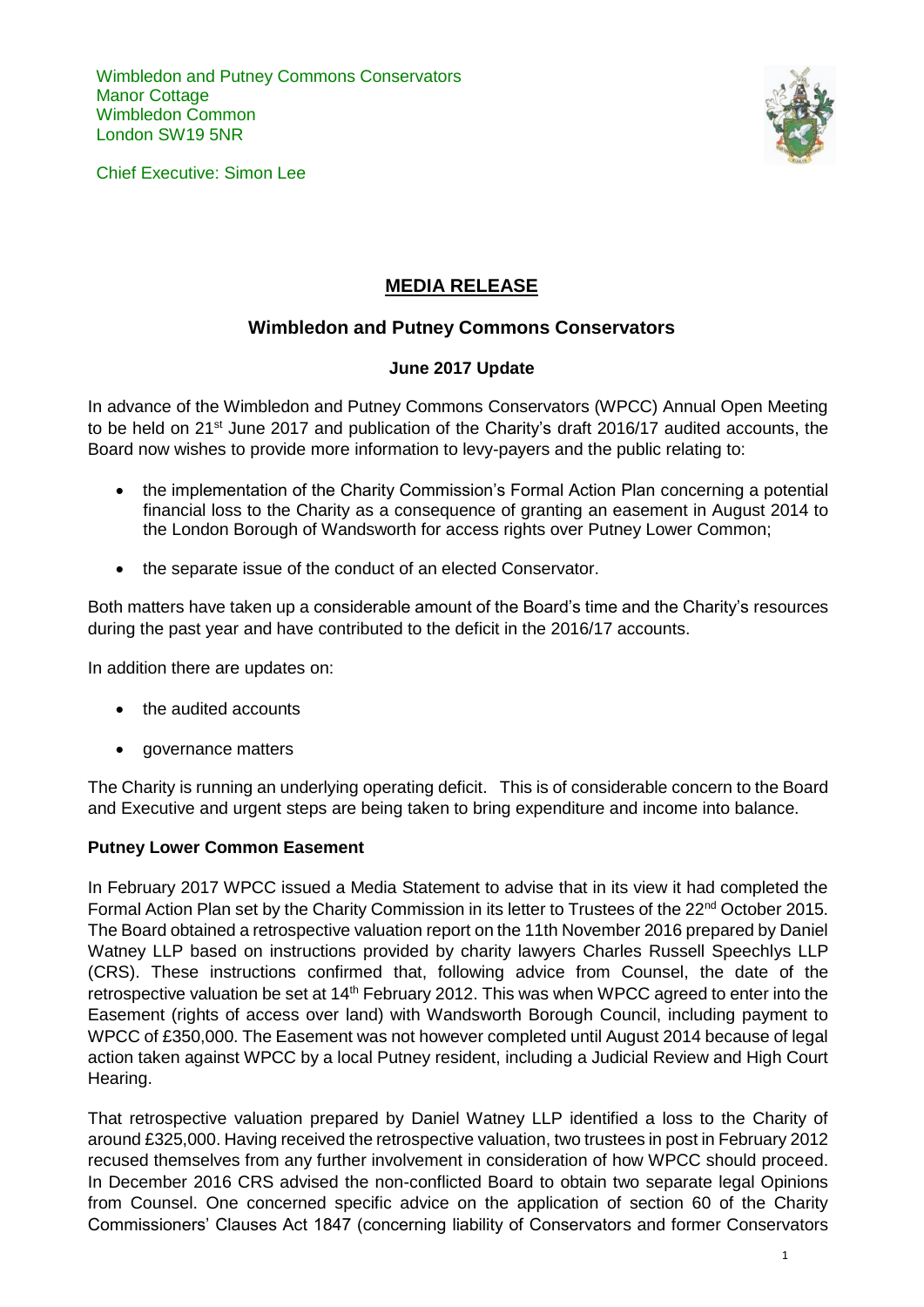generally) the other on whether it was appropriate and feasible to recover the identified loss and if so from whom.

In early February 2017 the non-conflicted Board members met to consider the two Opinions and the advice of CRS, who were present at the meeting. The clear advice was that the possibility of success in claims against any Conservators and former Conservators or Gregsons was low and as Drivers Jonas no longer existed this left Deloitte (who had acquired Drivers Jonas). Without further considerable research and expenditure, WPCC's advisors were unable to say there was any potential to make a successful claim against Deloitte. There was a strong possibility that the expenditure involved in building the case for a claim, and pursuing a claim, against Deloitte would exceed any sum that could be recovered. These points were examined at length.

The non-conflicted Board resolved that, in view of the clear advice received it would not be in the best interests of the Charity to incur any further costs pursuing these matters, and that therefore in its view, the Charity Commission's Formal Action Plan of the 22nd October 2015 had now been completed.

However, on 31<sup>st</sup> May 2017, the Charity Commission advised Conservators as Trustees that they had decided to exercise their power to appoint an Interim Manager to help manage the affairs of the Charity '*The Commission considers that the trustees have demonstrated their ability and willingness to operate the charity and has decided that they should continue to do so. The Commission's only current concern is in relation to the disposal of the 2014 easement and the dispute this has led to*  within the trustee body. Accordingly the interim manager will only be appointed in a limited role with *the Charity's trustees continuing to fulfil the other functions of the charity.'*

The Charity looks forward with confidence to final resolution of this matter with a minimum of further delay and expense.

#### **Conduct of an Elected Conservator**

Prior to standing for election all candidates sign documents, based on best practice, regarding their duties and conduct as Conservators and charity trustees of WPCC.

In the summer of 2015 concerns were raised about an elected Conservator. The concerns related only to the behaviour of the Conservator and not to the Conservator having raised issues with the Board and the Charity Commission. At its meeting in November 2015 the Board agreed a number of Resolutions aimed at ensuring appropriate boundaries in respect of governance of the Charity.

In August 2016 the Board obtained the advice of lawyers Russell-Cooke LLP on this matter. In the light of that advice, the Board agreed that an internal disciplinary process should be followed in accordance with the WPCC Disciplinary Procedures that apply to Conservators.

The Board established a working party to undertake an internal investigation. In the meantime, to protect the Charity, the Board put in place some interim measures in relation to the Conservator concerned. These included preventing the Conservator from having further involvement in the implementation of the Formal Action Plan and access to privileged legal advice.

The Conservator denied any wrongdoing. The investigation concluded that the individual had breached the WPCC Principles and Standards, Terms of Reference and Code of Conduct. It concluded that it would be in the best interests of the Charity if that Conservator resigned. The Conservator was given the right of appeal but did not take advantage of it; nor did they resign.

As the Acts of Parliament governing WPCC are silent on how to deal with such a situation, WPCC wrote to the Charity Commission asking it to exercise its regulatory powers. The Commission advised that it was not prepared to take any action at that time, but confirmed it had written to the